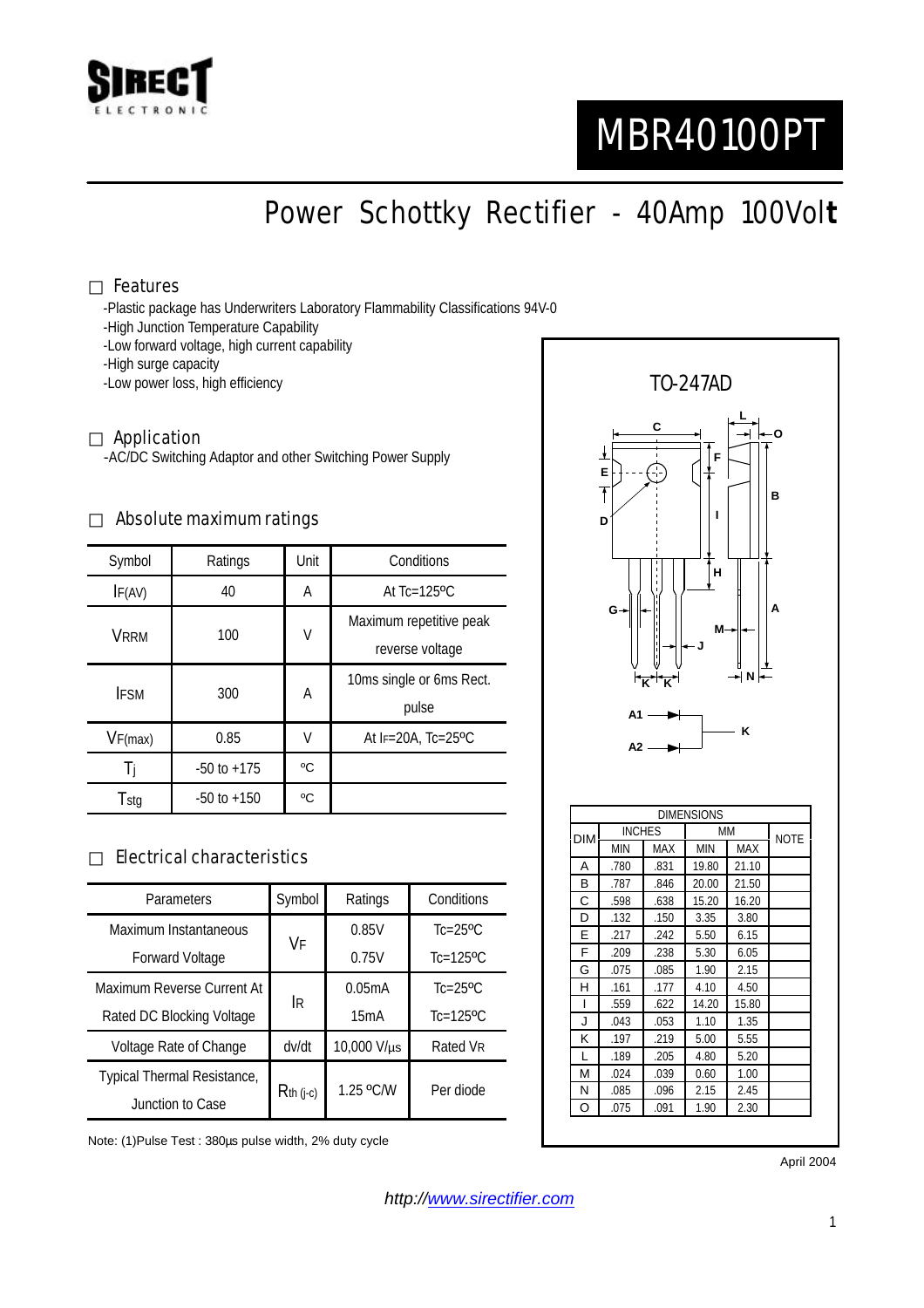## MBR40100PT



*http://www.sirectifier.com*